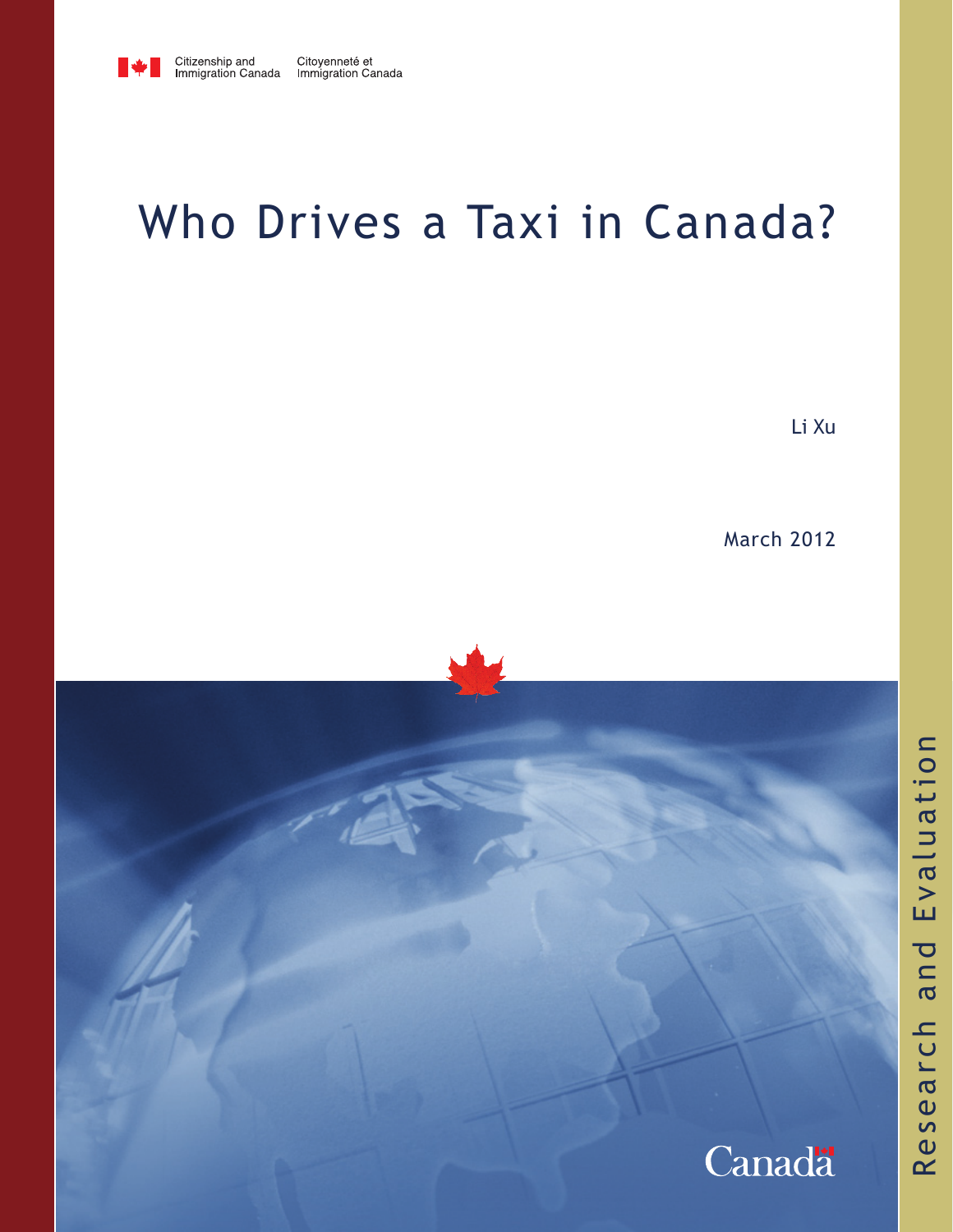The views and opinions expressed in this document are those of the author(s) and do not necessarily reflect those of Citizenship and Immigration Canada or the Government of Canada.

Ci4-85/2012E-PDF 978-1-100-20795-7 Ref. No.: RR20120501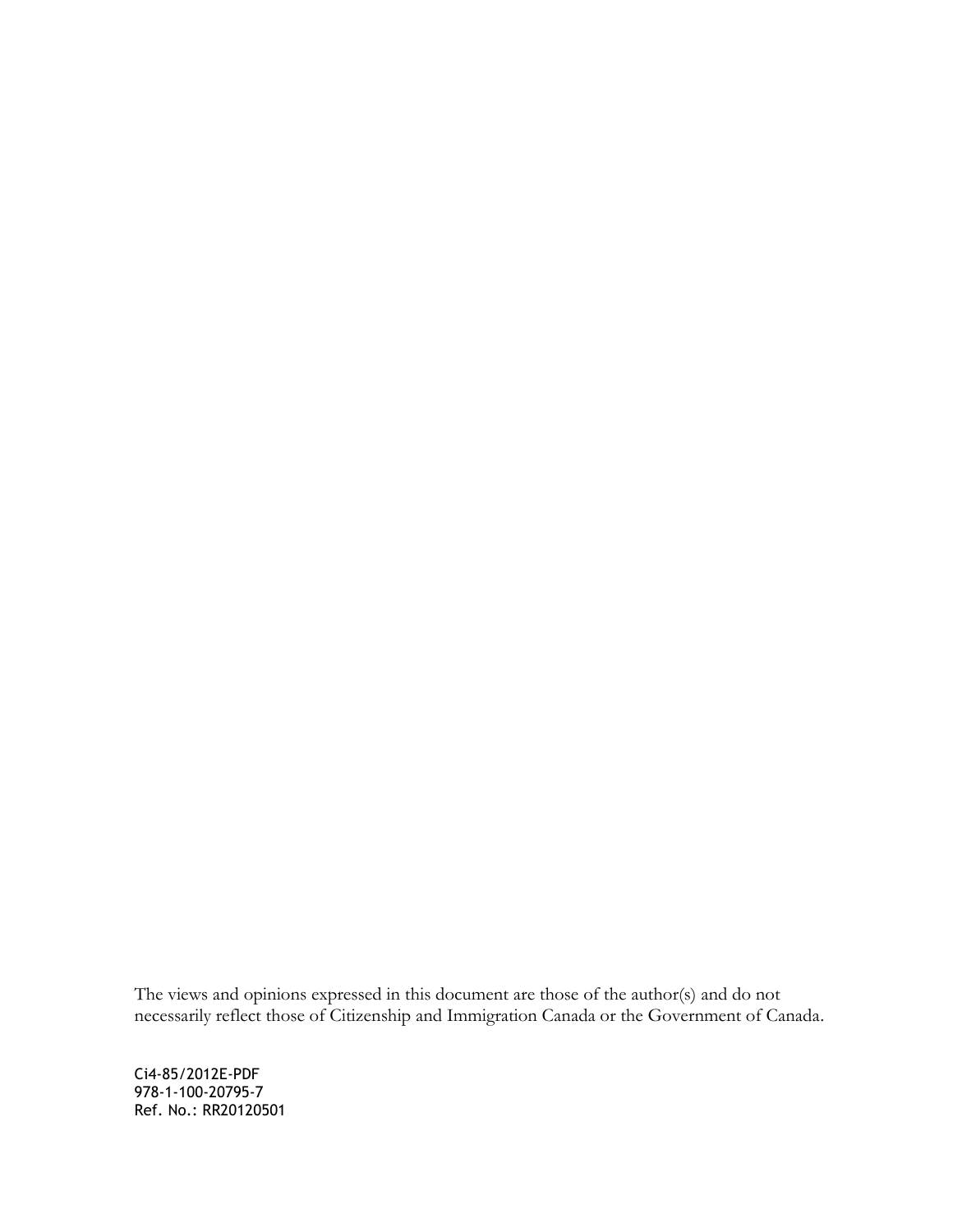# Table of contents

| 1.                   |                                                                                                                                                                        |  |
|----------------------|------------------------------------------------------------------------------------------------------------------------------------------------------------------------|--|
|                      |                                                                                                                                                                        |  |
| 2.                   |                                                                                                                                                                        |  |
| 2.1.<br>2.2.<br>2.3. | More than one third of immigrant taxi drivers were born in India and Pakistan 4<br>Highly-educated immigrants account for a sizable portion of immigrant taxi drivers5 |  |
| 3 <sub>1</sub>       |                                                                                                                                                                        |  |
| 3.1.                 |                                                                                                                                                                        |  |
| 4.                   |                                                                                                                                                                        |  |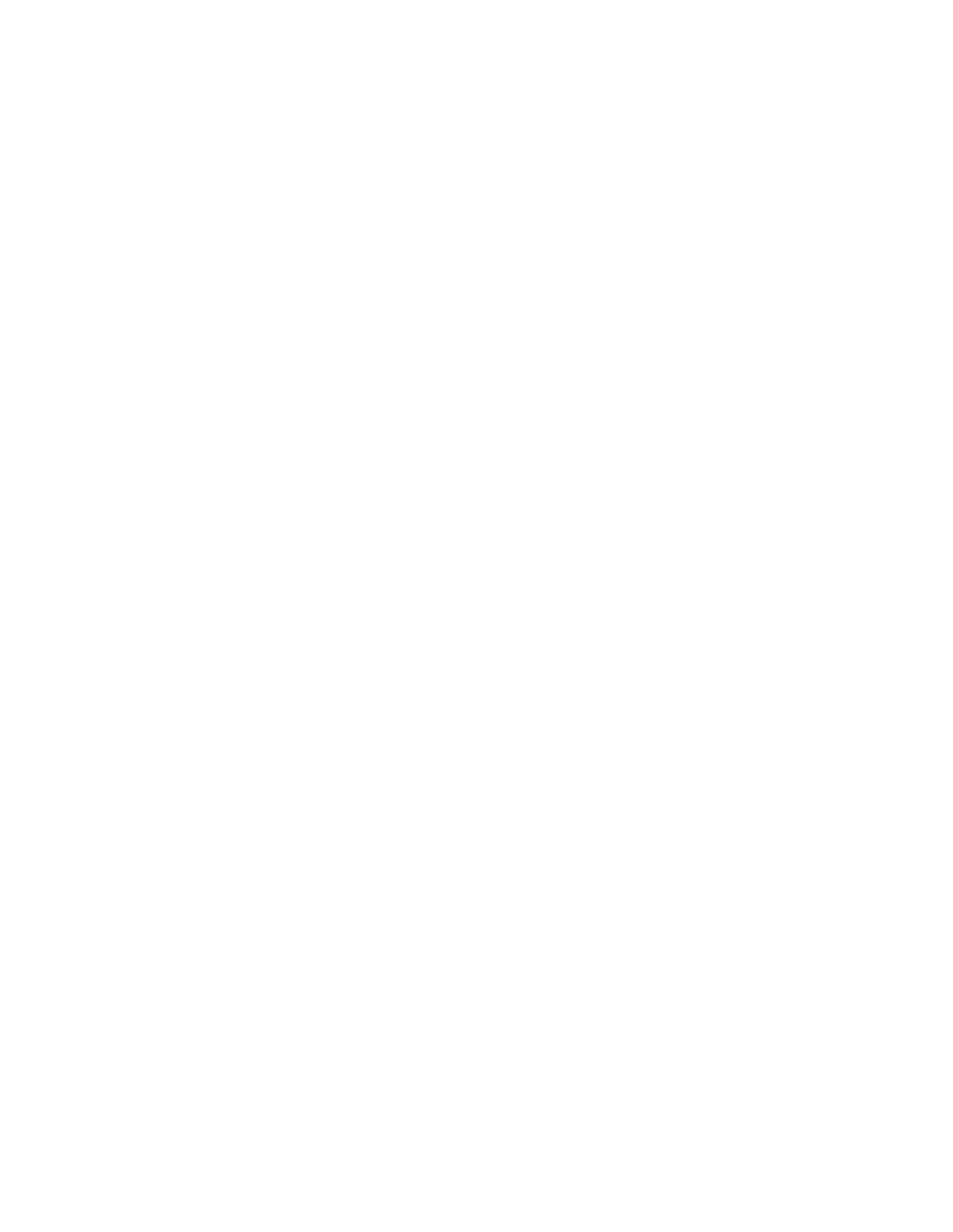## <span id="page-4-0"></span>**Executive summary**

Although, there have been frequent media reports of immigrants with PhD and MD degrees driving a taxi in Canada, there have been few serious inquiries into this issue. Using 2006 Census data, this document provides information on immigrant and Canadian-born participation in the taxi driving occupation.

According to the 2006 Census, taxi driving has become an occupation highly concentrated with immigrants in Canada. There were over 50,000 taxi drivers in Canada; two out of four drivers were immigrants. This ratio is double that of immigrants in the Canadian population of the same age range (almost 1 in 4), thus immigrants were significantly overrepresented in the taxi driving occupation.

Taxi driving is identified as a skill level C in the National Occupational Classification, which usually requires secondary school and/or occupation-specific training. About 35% of Canadianborn taxi drivers and 53% of immigrant taxi drivers had at least some postsecondary education and may be overqualified for their job. Over-education occurs both among Canadian-born and immigrant taxi drivers, but the rate was higher among immigrants.

Taxi driving was the main job for 255 doctorate or medicine and related degree holders – 200 of which were immigrants. A further 6,040 taxi drivers (12.0%) held a bachelor's or master's degree, the majority of them (80.7%) being immigrants. Among all immigrant taxi drivers, 20.2% have bachelor's degree or better; more than 4 times the rate for Canadian-born taxi drivers (4.8%).

Immigrants from India, Pakistan, Lebanon, Haiti and Iran were significantly overrepresented among immigrant taxi drivers.

Among postsecondary-educated immigrant taxi drivers, one in three had a Canadian degree; the rest were foreign trained. Immigrant taxi drivers with a degree from India or Pakistan accounted for 18.8% and 11.8% of the total respectively. Among 4,515 taxi drivers with bachelor's degrees, 33.4% were Canadian trained and 35.0% had degrees from India or Pakistan. Among 1,525 taxi drivers with master's degrees, 16.1% had Canadian degrees, and 25.3% had degrees from India. Among 255 PhD and MD taxi drivers, 70.6% were foreign trained, of which 19.4% had degrees from India. There were also 75 (29.4%) Canadian trained PhD or MD taxi drivers.

The distribution pattern of field of study for postsecondary-educated taxi drivers was quite different between Canadian born and immigrants. For the Canadian born, nearly one third had a degree in architecture and related technologies, 14.5% studied business, management, marketing and related support services, and 13.5% studied personal, protective and transportation services. Among immigrants, however, the top postsecondary field was business (management, marketing and related support services), accounting for 15.9%; while architecture and related services and engineering ranked second and third, accounting for 13.7% and 13.4% respectively. The percentage of taxi drivers with engineering degrees was much higher among immigrants (13.4%) than among the Canadian born (2.2%).

Immigrants accounted for half and up to 80% of taxi drivers in 8 Canadian cities (Toronto, Vancouver, Calgary, Edmonton, Ottawa-Gatineau, Winnipeg, Montreal, and Hamilton); in Toronto and Vancouver specifically, more than 80% of taxi drivers are immigrants. Outside of these 8 cities, immigrants accounted for only 17.5% of all cab drivers.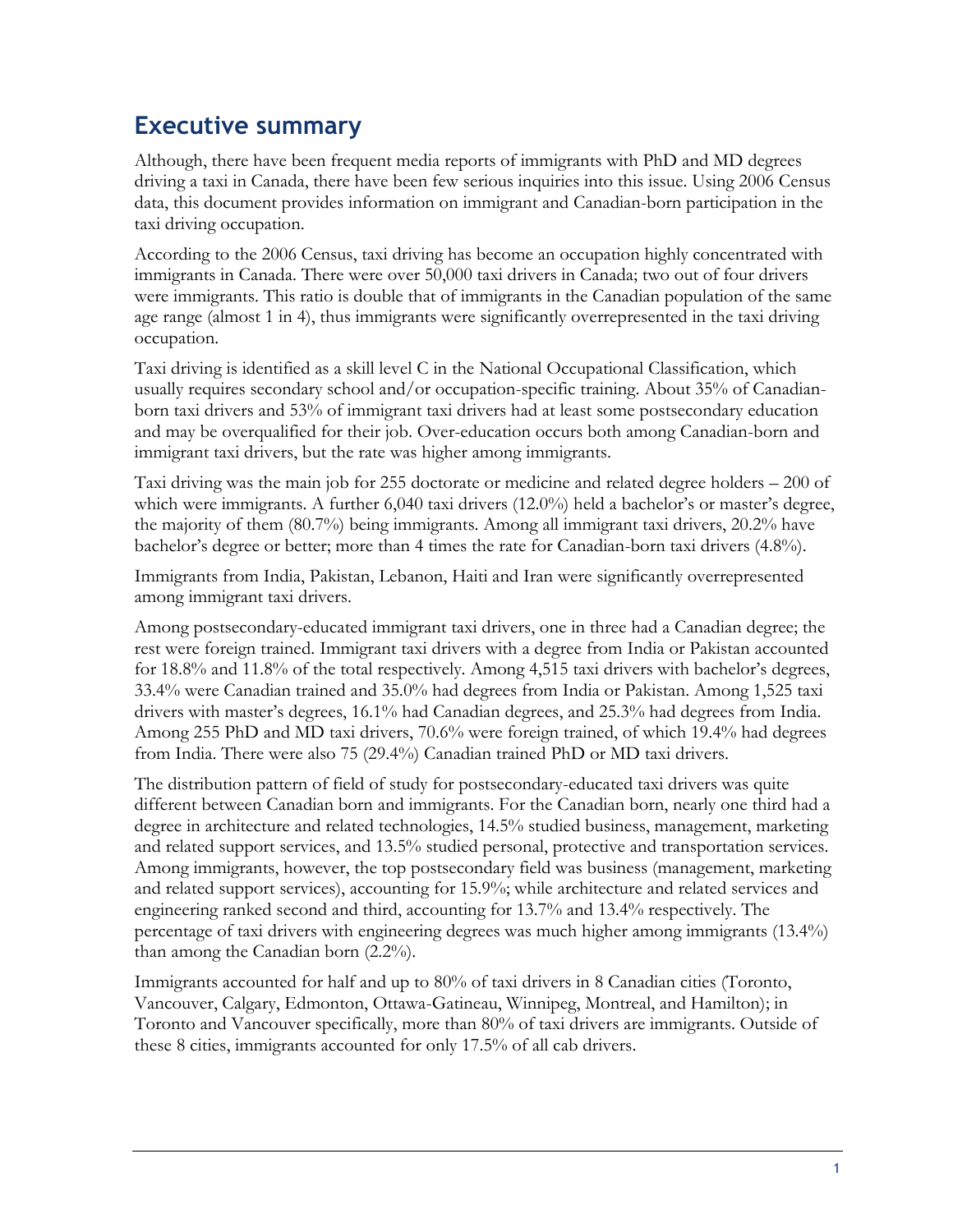# <span id="page-5-0"></span>**1. Introduction**

Immigrant underemployment has been a hot media topic in Canada in recent years. PhDs and MDs driving a taxi has become a classic media example of the phenomena that highly educated immigrants perform low-skill work after arrival in Canada.

Exactly, how serious is the issue of employment down skilling of immigrants in Canada, particularly in the taxi driving occupation? Although, there have been frequent media reports of taxi PhDs and MDs, there have been few serious inquiries into this issue.

This document uses 2006 Census data to examine the participation of immigrants and the Canadian born in the taxi driving occupation. Specifically, it asks to what extent highly educated immigrants are employed in this occupation and how this compares to their Canadian-born counterparts. The document also draws a general portrait of taxi drivers in Canada and for eight major CMAs in terms of their immigration status, landing period, country of birth, educational attainment, field of study, and location of study.

### <span id="page-5-1"></span>**1.1. Data, scope and definition of the analysis**

The population of this analysis is made of the Canadian born and immigrants who were 15 years old and over in the 2006 Census and reported taxi and limousine drivers and chauffeurs as their major employment in the 2006 Census<sup>1</sup>. Hereafter, for succinctness, we will just use taxi drivers to refer to this occupational category. To compare immigrants who landed during different periods, we classify immigrants into the following three groups: very recent immigrants (who landed between 2001 and 2006); recent immigrants (who landed between 1996 and 2001); and established immigrants (who landed before 1996). Due to the need to protect confidentiality, the frequency numbers in this analysis are all rounded to the nearest zero or five.

 $\overline{a}$ <sup>1</sup> The 2006 Census collected occupational information for persons 15 years old and over. A person's occupation is determined by the kind of work and the description of the main activities in the job the person was doing in the reference week of the 2006 Census or the job of longest duration since January 1, 2005 if the person did not have a job during the census reference week. Occupation is coded based on the 2006 National Occupational Classification (NOC 2006). NOC 2006 distinguishes 520 occupational unit groups (four-digit code) and four occupational skill levels (A, B, C and D). The skill level of an occupation is determined based mainly on the amount and type of education and training required to enter and perform the duties of an occupation. Skill level A occupations usually require a university degree (bachelor's, master's or doctorate), while skill level B occupations usually require college education or apprenticeship training. Skill level C occupations usually require secondary school and/or occupationspecific training. The lowest skill level (D) corresponds to occupations where only on-the-job training is necessary. Taxi and limousine drivers and chauffeurs are classified together as one occupational unit group (code 7413) and are identified as a skill level C occupation. We can reasonably assume that most people who reported their occupations in this category in the 2006 Census are taxi drivers.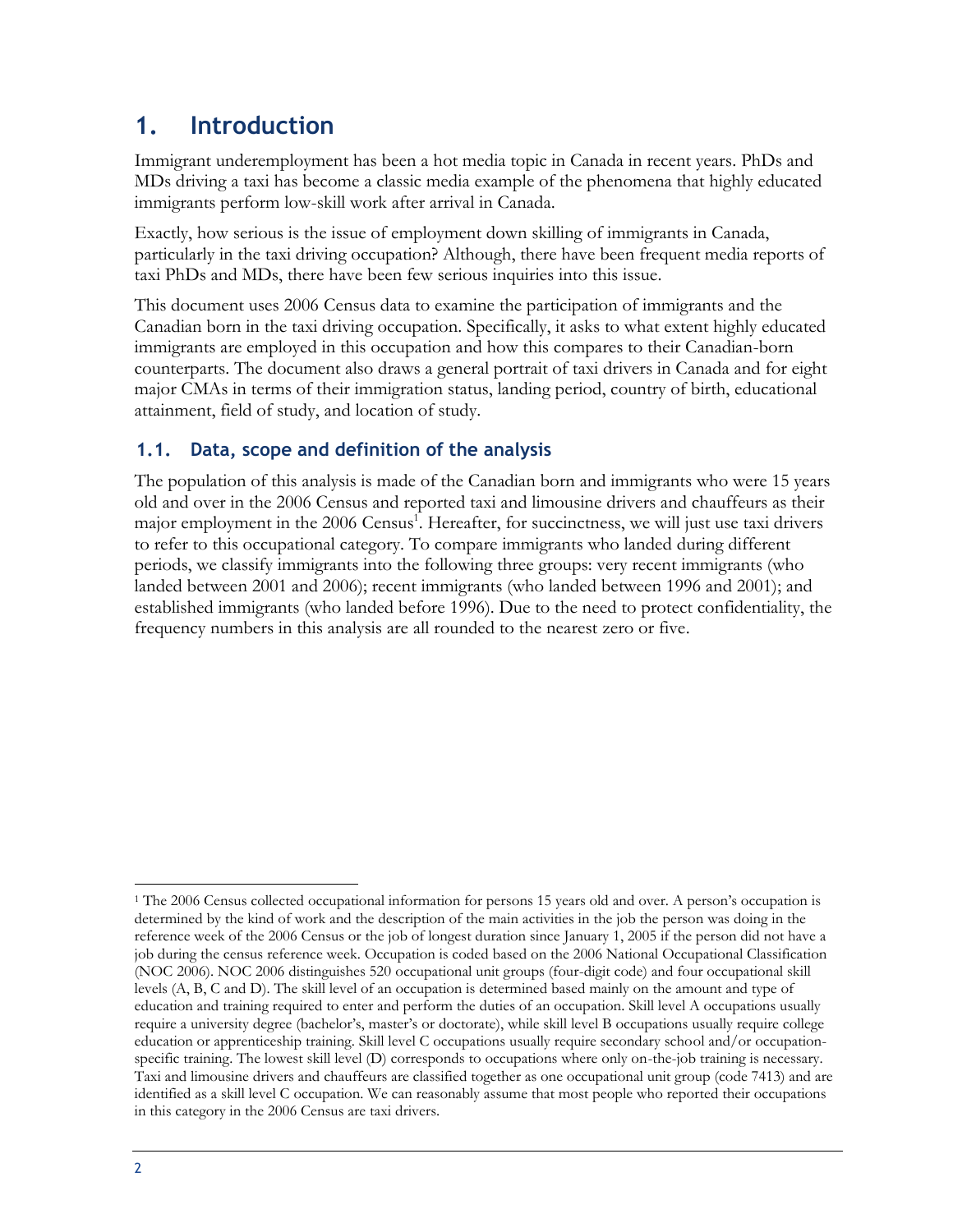# <span id="page-6-0"></span>**2. National picture**

### <span id="page-6-1"></span>**2.1. Half of the taxi drivers in Canada are immigrants**

In the 2006 Census, a total of 50,110 Canadian born and immigrants reported driving a taxi as their major labour market activity. Taxi drivers account for 0.2% of the population 15 years and over. Half of those who reported driving a taxi (50.1%) are immigrants. This percentage is much higher than the percentage of immigrants in the Canadian population of the same age range (23.0%). Thus, immigrants are significantly overrepresented in the taxi driving occupation. In some cities, such as Toronto and Vancouver, more than 80% of taxi drivers are immigrants.

|                        |               | <b>Taxi drivers</b> | <b>Total population 15 and over</b> |                |  |  |
|------------------------|---------------|---------------------|-------------------------------------|----------------|--|--|
|                        | <b>Number</b> | <b>Percent</b>      | <b>Number</b>                       | <b>Percent</b> |  |  |
| Total                  | 50,110        | 100.0               | 25,433,620                          | 100.0          |  |  |
| Canadian born          | 24.990        | 49.9                | 19,592,380                          | 77.0           |  |  |
| <b>Immigrants</b>      | 25.125        | 50.1                | 5.841.240                           | 23.0           |  |  |
| Established immigrants | 18.440        | 73.4                | 4,209,790                           | 72.1           |  |  |
| Recent immigrants      | 3.995         | 15.9                | 744,670                             | 12.8           |  |  |
| Very recent immigrants | 2,690         | 10.7                | 886,795                             | 15.2           |  |  |

#### **Table 1: Composition of taxi drivers by immigration status and by immigrant landing cohort**

Source: 2006 Census.

The majority (73.4%) of immigrant taxi drivers are established immigrants; the percentage is similar to the percentage of established immigrants among total immigrants (72.1%). Recent and very recent immigrants account for 15.9% and 10.7% of immigrant taxi drivers respectively. Taxi drivers account for a small share of immigrants 15 years old and over among all three landing cohorts: 0.4% for established immigrants, 0.5% for recent immigrants and 0.3% for very recent immigrants. The percentages for all these three immigrant cohorts, however, are much higher than that of their Canadian-born counterparts (0.1%).

#### **Table 2: Gender composition of taxi drivers by immigration status and landing cohort**

|                        | <b>Total</b> | <b>Female</b> | <b>Male</b> |
|------------------------|--------------|---------------|-------------|
| Total                  | 50,110       | 8.7           | 91.3        |
| Canadian born          | 24,990       | 14.9          | 85.1        |
| <b>Immigrants</b>      | 25,125       | 2.5           | 97.5        |
| Established immigrants | 18.440       | 2.5           | 97.5        |
| Recent immigrants      | 3,995        | 1.9           | 98.0        |
| Very recent immigrants | 2,690        | 2.6           | 97.4        |

Source: 2006 Census.

In Canada, taxi driving is a male dominated occupation. The vast majority of taxi drivers are males (85.1%), especially among immigrants (97.5%).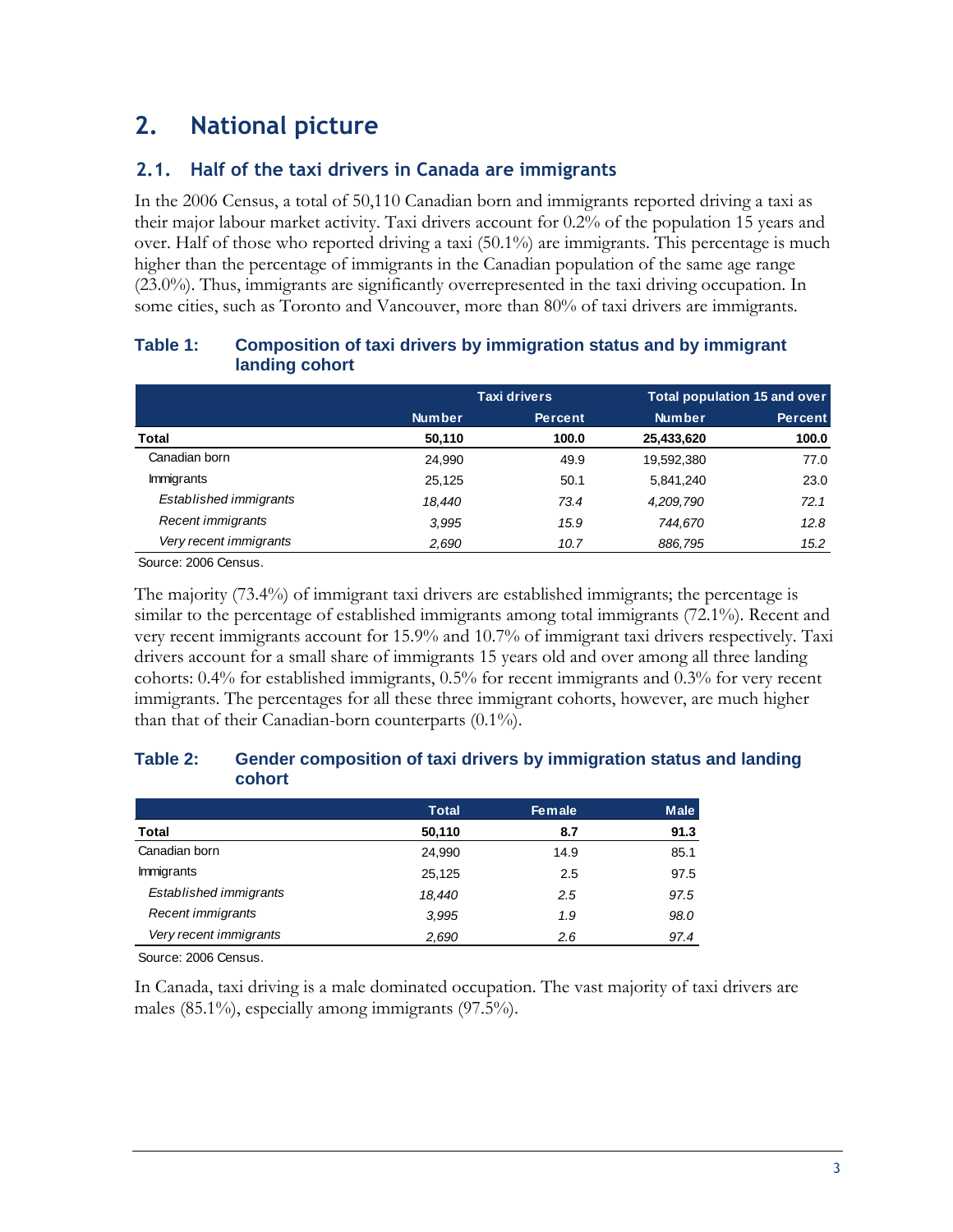### <span id="page-7-0"></span>**2.2. More than one third of immigrant taxi drivers were born in India and Pakistan**

Not all immigrant source countries are equally represented in the taxi driving occupation. The top 10 source countries of immigrant taxi drivers are India, Pakistan, Lebanon, Haiti, Iran, the United Kingdom, Somalia, Ethiopia, Bangladesh and Greece.

| <b>Country of birth</b> |                                          |       | <b>Established</b> |                             |                           |                                           | <b>Very recent</b>                  |              |
|-------------------------|------------------------------------------|-------|--------------------|-----------------------------|---------------------------|-------------------------------------------|-------------------------------------|--------------|
|                         | <b>Total immigrants</b><br><b>Number</b> | $\%$  | <b>Number</b>      | immigrants<br>$\frac{9}{6}$ |                           | <b>Recent immigrants</b><br>$\frac{9}{6}$ | immigrants<br><b>Number</b><br>$\%$ |              |
| <b>Total</b>            | 25,125                                   | 100.0 | 18,440             | 100.0                       | 3,995                     | 100.0                                     | 2,690                               | 100.0        |
| India                   | 6,220                                    | 24.8  | 4,555              | 24.7                        | 1,075                     | 26.9                                      | 590                                 | 21.9         |
| Pakistan                | 2,960                                    | 11.8  | 950                | 5.2                         | 1,005                     | 25.2                                      | 1,000                               | 37.2         |
| Lebanon                 | 1,790                                    | 7.1   | 1,655              | 9.0                         | 85                        | 2.1                                       | 50                                  | 1.9          |
| Haiti                   | 1,455                                    | 5.8   | 1,280              | 6.9                         | 90                        | 2.3                                       | 85                                  | 3.2          |
| Iran                    | 1,040                                    | 4.1   | 820                | 4.4                         | 175                       | 4.4                                       | 50                                  | 1.9          |
| United Kingdom          | 830                                      | 3.3   | X                  | X                           | $\mathsf F$               | F                                         | F                                   | F            |
| Somalia, Republic of    | 775                                      | 3.1   | 615                | 3.3                         | 145                       | 3.6                                       | 15                                  | 0.6          |
| Ethiopia                | 765                                      | 3.0   | 630                | 3.4                         | 105                       | 2.6                                       | 30                                  | 1.1          |
| Bangladesh              | 500                                      | 2.0   | 290                | 1.6                         | 155                       | 3.9                                       | 55                                  | 2.0          |
| Greece                  | 415                                      | 1.7   | X                  | X                           | F                         | F                                         | F                                   | $\mathsf F$  |
| Eritrea                 | 380                                      | 1.5   | 360                | 2.0                         | F                         | $\mathsf F$                               | F                                   | $\mathsf{F}$ |
| Afghanistan             | 360                                      | 1.4   | 225                | 1.2                         | 85                        | 2.1                                       | 50                                  | 1.9          |
| Italy                   | 360                                      | 1.4   | X                  | X                           | F                         | F                                         | F                                   | $\mathsf F$  |
| Sri Lanka               | 315                                      | 1.3   | 225                | 1.2                         | 60                        | 1.5                                       | 30                                  | 1.1          |
| Jamaica                 | 305                                      | 1.2   | 270                | 1.5                         | X                         | F                                         | F                                   | $\mathsf F$  |
| Algeria                 | 300                                      | 1.2   | 105                | 0.6                         | 135                       | 3.4                                       | 60                                  | 2.2          |
| Poland                  | 265                                      | 1.1   | x                  | x                           | F                         | F                                         | F                                   | F            |
| Morocco                 | 260                                      | 1.0   | 215                | 1.2                         | 10                        | 0.3                                       | 30                                  | 1.1          |
| China, People's         |                                          |       |                    |                             |                           |                                           |                                     |              |
| Republic of             | 255                                      | 1.0   | 165                | 0.9                         | 35                        | 0.9                                       | 55                                  | 2.0          |
| Iraq                    | 245                                      | 1.0   | x                  | X                           | $\boldsymbol{\mathsf{x}}$ | F                                         | F                                   | $\mathsf F$  |
| Other                   | 5.335                                    | 21.2  | 4,060              | 22.0                        | 725                       | 18.1                                      | 550                                 | 20.4         |

#### **Table 3: Immigrant taxi drivers by country of birth and immigrant landing cohort<sup>2</sup>**

F: Too unreliable to be released.

x: Suppressed for confidentiality.

Source: 2006 Census.

The 2006 Census enumerates 6,220 people who were born in India and worked as taxi drivers in 2005-06, which is to say that one out of every four immigrant taxi drivers was born in India. Pakistan follows as a distant second and contributes about 2,960 or 11.8% of immigrant taxi drivers. Immigrant taxi drivers born in Lebanon, Haiti, and Iran rank in third, fourth, and fifth place, accounting for 7.1%, 5.8% and 4.1% respectively. Although China ranks as the top immigrant sending country in Canada in 2005-06 and contributes about 7.3% of all immigrants 15 years old and over, only 255, or 1.0% of immigrant taxi drivers, were born in China.

 $\overline{a}$ 

<sup>2</sup> Established immigrants are those who landed before 1996, recent immigrants are those who landed between 1996 and 2001; very recent immigrants are those who landed between 2001 and 2006.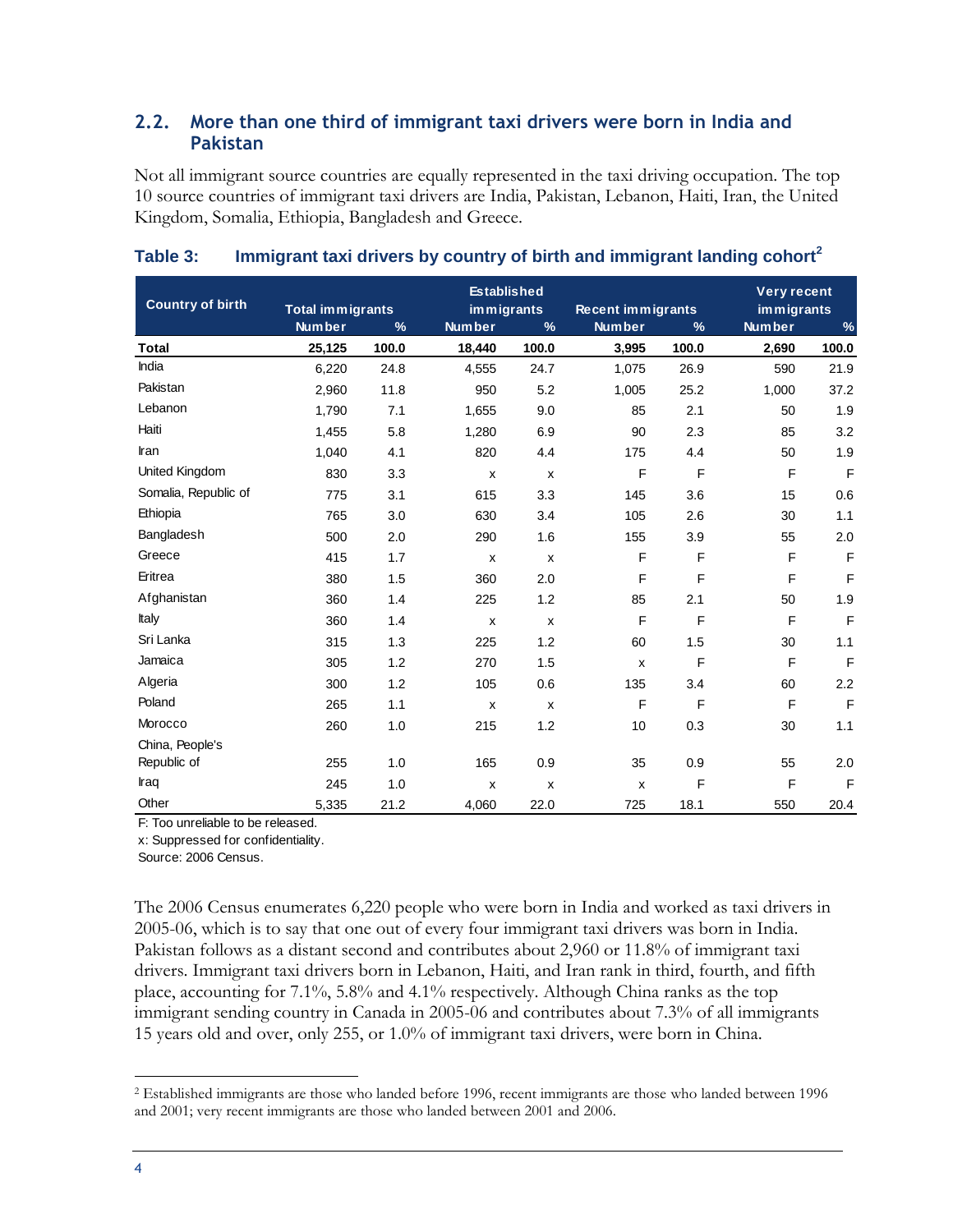A further breakdown shows that the composition of immigrant taxi drivers by country of birth varies between immigrants who landed in different periods. The most noticeable trend is the decrease of the share of taxi drivers from India and the increase of the share from Pakistan among very recent immigrants. Taxi drivers from India have a stable share of around 25% for established and recent immigrants, but this share decreases to 21.9% for very recent immigrants. Among established immigrants, taxi drivers from Pakistan only account for 5.2%, but the share increases to 25.2% and 37.2% for recent and very recent immigrants. Among very recent immigrants, Pakistan surpasses India by 15 percentage points and jumps to the top as a source of immigrant taxi drivers.

Another significant change occurs for immigrant taxi drivers from Lebanon. Although the percentage of Lebanese immigrants aged 15 years and over relative to all immigrants of the same age group only change marginally across the three immigrant landing cohorts, the percentage of taxi drivers born in Lebanon decreases from about 9% among established immigrants to 2.1% and 1.9% among recent and very recent immigrants.

#### <span id="page-8-0"></span>**2.3. Highly-educated immigrants account for a sizable portion of immigrant taxi drivers**

According to NOC 2006, taxi driving is classified as a skill level C occupation which usually requires secondary school and/or occupation-specific training. [Table 4](#page-8-1) shows that in Canada, among 50,110 taxi drivers, 56% of them have no high school diploma or are high school graduates, 31.5% have a trade or college diploma, and about 9% are bachelor's degree graduates. There are also 1,525 (3.0%) taxi drivers holding a master's degree and 255 (0.5%) holding a doctorate or medicine and related degree. Overall, about 44.1% of taxi drivers have at least some postsecondary education and may be overqualified<sup>3</sup> for their jobs.

|                                    | <b>Total in</b><br>Canada |      | Canadian<br>born |      | <u>Immigrants</u>                                   |               | <b>Established</b> |               | <b>Recent</b><br>immigrants immigrants immigrants |               | <b>Very recent</b> |             |
|------------------------------------|---------------------------|------|------------------|------|-----------------------------------------------------|---------------|--------------------|---------------|---------------------------------------------------|---------------|--------------------|-------------|
|                                    | #                         | %    | #                | $\%$ | #                                                   | $\frac{9}{6}$ | #                  | $\frac{9}{6}$ | #                                                 | $\frac{9}{6}$ | #                  | %           |
| Total                              |                           |      |                  |      | 50.110 100.0 24.990 100.0 25.125 100.0 18.440 100.0 |               |                    |               |                                                   | 3.995 100.0   |                    | 2.690 100.0 |
| No certificate, diploma or degree  | 11.765                    | 23.5 | 8.105            | 32.4 | 3.660                                               | 14.6          | 3.050              | 16.5          | 360                                               | 9.0           | 250                | 9.3         |
| High school graduation certificate |                           |      |                  |      |                                                     |               |                    |               |                                                   |               |                    |             |
| or equivalency certificate         | 16.250                    | 32.4 | 8.080            |      | 32.3 8.170                                          |               | 32.5 6,225         | 33.8          | 1.185                                             | 29.7          | 760                | 28.3        |
| Trades or college diploma A        | 15.805                    | 31.5 | 7.585            | 30.4 | 8.220                                               | 32.7          | 6.500              | 35.2          | 1.130                                             | 28.3          | 590                | 21.9        |
| Bachelor's degree B                | 4.515                     | 9.0  | 985              | 3.9  | 3.530                                               | 14.0          | 1.960              | 10.6          | 865                                               | 21.7          | 710                | 26.4        |
| Master's degree                    | 1.525                     | 3.0  | 180              | 0.7  | 1.345                                               | 5.4           | 615                | 3.3           | 375                                               | 9.4           | 355                | 13.2        |
| Doctorate or medicine and          |                           |      |                  |      |                                                     |               |                    |               |                                                   |               |                    |             |
| related degree C                   | 255                       | 0.5  | 55               | 0.2  | 200                                                 | 0.8           | 95                 | 0.5           | 80                                                | 2.0           | 25                 | 0.9         |

#### <span id="page-8-1"></span>**Table 4: Composition of taxi drivers by highest educational attainment**

A: Including trades certificate, college diploma and university certificate or diploma below bachelor level.

B: Including university certificate or diploma above bachelor level.

C: Including earned doctorate or a degree in medicine, dentistry, veterinary medicine or optometry.

 $\overline{a}$ 

Source: 2006 Census.

<sup>&</sup>lt;sup>3</sup> For the purpose of this profile, overqualification, underemployment and overeducation refer to the situation where one works in an occupation which requires a lower level of education than he/she actually acquired based on the NOC 2006 specification. It is noteworthy that the quality of credentials acquired from different countries may not be equivalent to Canadian degrees, but such differences are not measured in this study.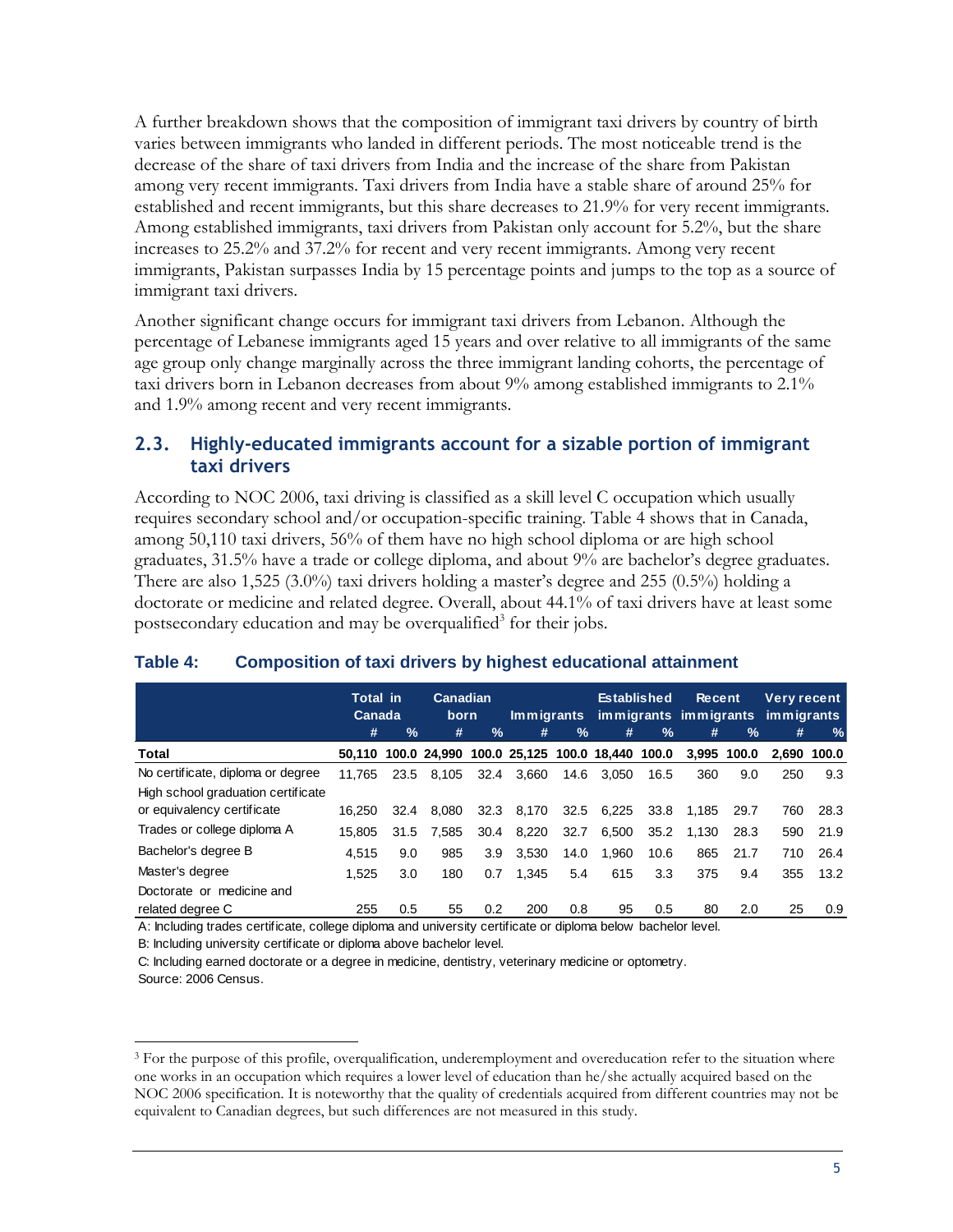

#### <span id="page-9-0"></span>**Figure 1: Taxi drivers by highest educational attainment: immigrants and the Canadian born**

<span id="page-9-1"></span>**Figure 2: Immigrant taxi drivers by highest educational attainment: three landing cohorts**





[Figure 1](#page-9-0) shows that there are large differences in the distribution of educational attainment of taxi drivers between the Canadian born and immigrants. Among immigrant taxi drivers, 52.9% have at least some postsecondary education, 20.2% have bachelor's degree or above; these percentages are much higher than that for Canadian-born taxi drivers, at 35.2%% and 4.8% respectively. Breaking down by landing cohort [\(Figure 2\)](#page-9-1) shows that the percentages of those with at least some postsecondary education among recent and very recent immigrants are similar (61.4% and 62.4%), but more than 10 percentage points higher than for established immigrants (49.6%). If we consider the percentage of those with bachelor's degrees or above, the differences among established immigrants, recent and very recent immigrants are even more striking: 14.4%, 33.1% and 40.5 %.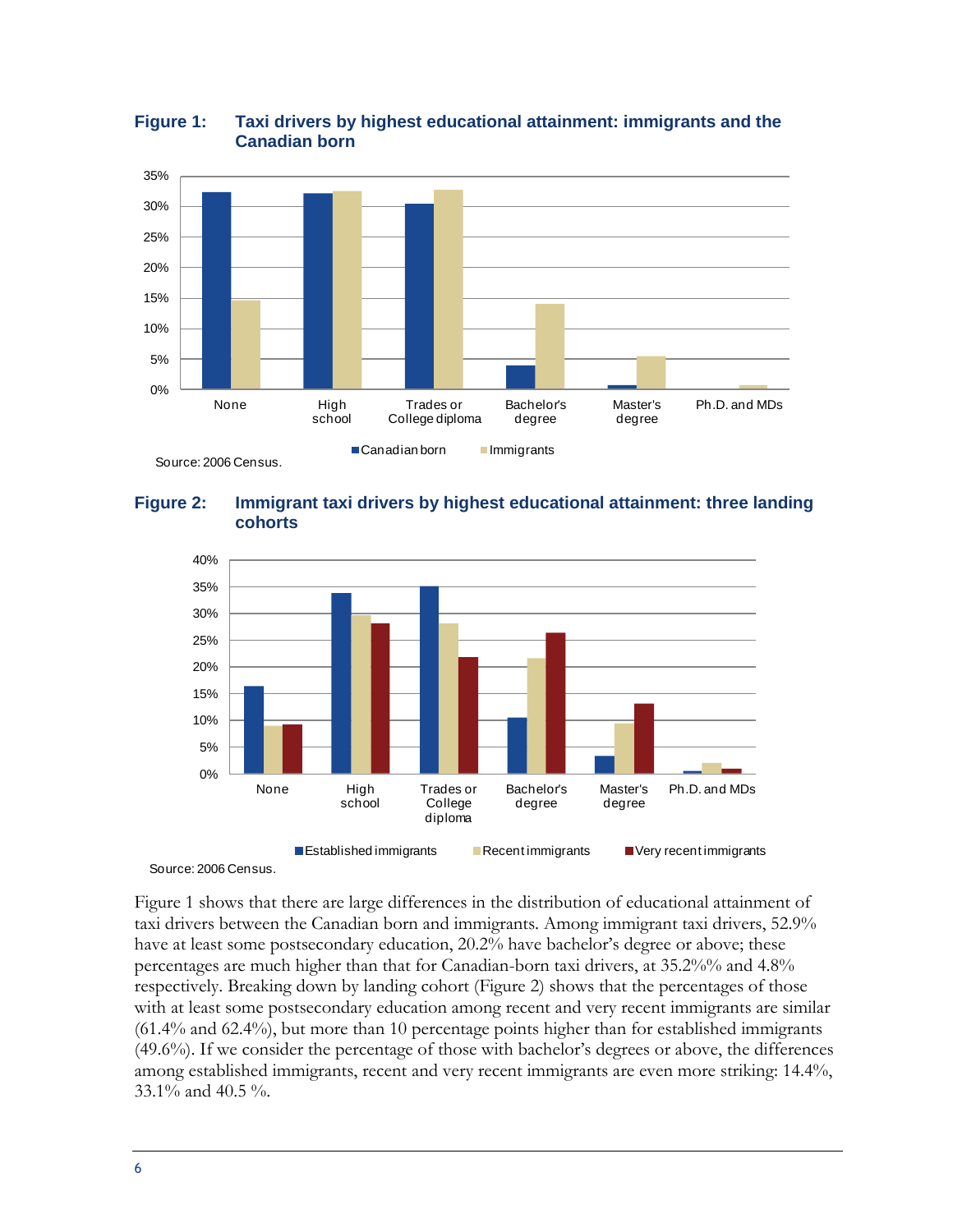To what extent, do PhDs and MDs, particularly immigrants, turn to taxi driving for employment in Canada? The 2006 Census shows that in total, about 255 or 0.5% of the 50,110 taxi drivers in Canada have a doctorate or a medicine and related degree. Among them, 200 are immigrants. There are also 55 Canadian-born PhD and MD taxi drivers.

Overeducation occurs both among Canadian-born and immigrant taxi drivers, but is at a higher rate among immigrants, especially among recent and very recent immigrants.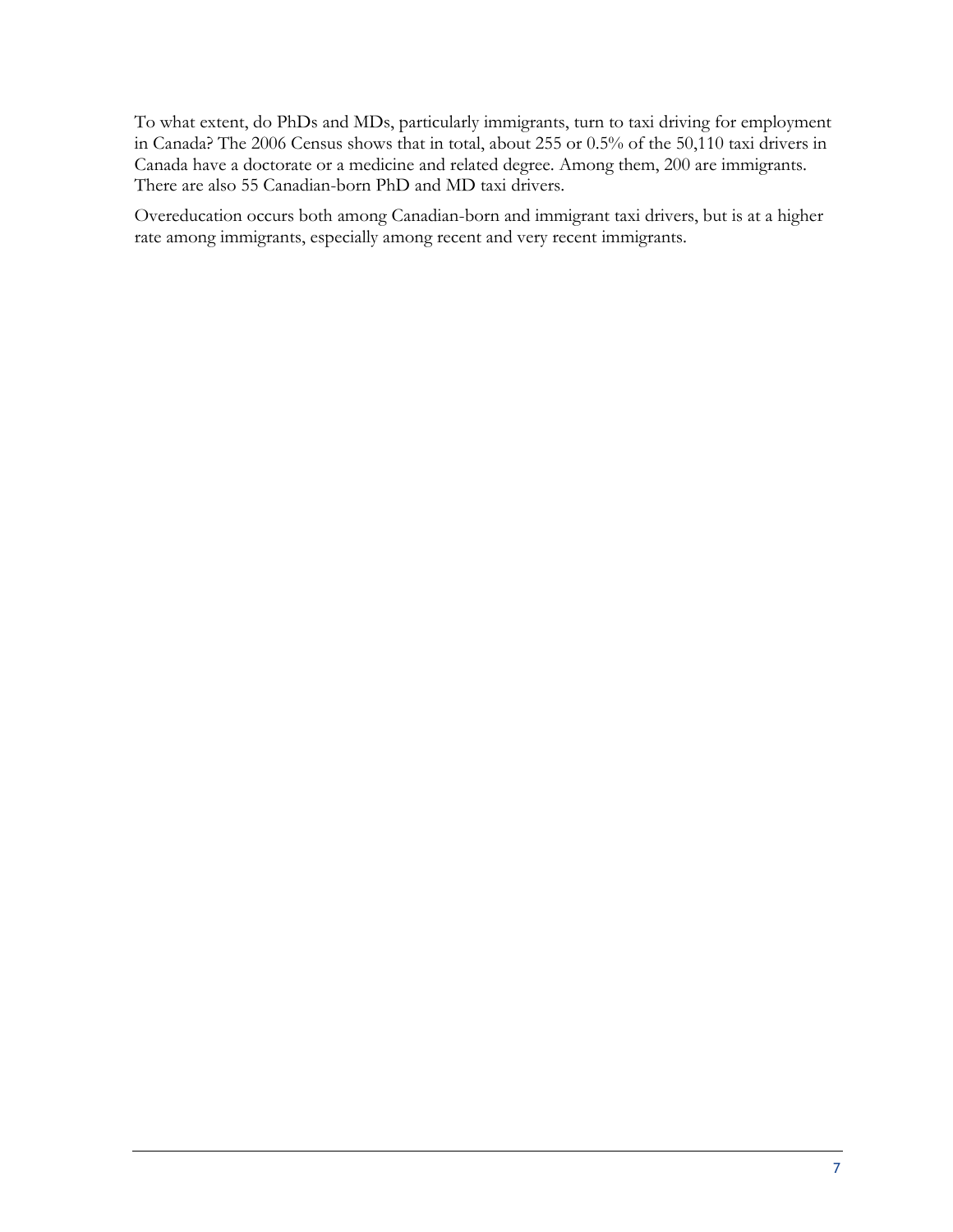# <span id="page-11-0"></span>**3. Postsecondary-educated taxi drivers**

### <span id="page-11-1"></span>**3.1. Country of highest educational attainment**

[Table 5](#page-11-3) shows that one out of every three postsecondary-educated immigrant taxi drivers has a Canadian degree. However, a vast majority (84.4%) of them are trade or college diploma holders. Among postsecondary-educated immigrant taxi drivers, those with Indian or Pakistani degrees account for 18.8% and 11.8% of the total.

|                      | <b>Total number</b> | %     |
|----------------------|---------------------|-------|
| <b>Total</b>         | 13,295              | 100.0 |
| Canada               | 4,425               | 33.3  |
| India                | 2,495               | 18.8  |
| Pakistan             | 1,570               | 11.8  |
| Lebanon              | 510                 | 3.8   |
| Iran                 | 325                 | 2.4   |
| United Kingdom       | 315                 | 2.4   |
| Bangladesh           | 245                 | 1.8   |
| Haiti                | 230                 | 1.7   |
| <b>United States</b> | 195                 | 1.5   |
| Other                | 2,985               | 22.5  |

### <span id="page-11-3"></span>**Table 5: Postsecondary-educated immigrant**

Source: 2006 Census.

Since sample sizes are too small, we cannot provide a breakdown of taxi drivers by highest educational attainment, country of education and immigration status due to confidentiality considerations. Combining Canadian-born and immigrant taxi drivers, among bachelor's degree holders, 1,510 out of 4,515 (33.4%) are Canadian trained, 1,060 (20.2%) have degrees from India and 670 (14.8%) have degrees from Pakistan. Among 1,525 taxi drivers with master's degrees, 245 (16.1%) have Canadian degrees, and 385 (25.3%) have degrees from India. Among 255 PhD and MD taxi drivers, 180 (70.6%) are foreign trained and 35 (13.7%) have degrees from India. There are 75 (29.4%) Canadian trained among the PhD or MD taxi drivers.

### <span id="page-11-2"></span>**3.2. Field of study**

The distribution pattern of field of study for postsecondary-educated taxi drivers is quite different between the Canadian born and immigrants. For the Canadian born, nearly one third have a degree in architecture and related technologies<sup>4</sup>, 14.5% studied in business, management, marketing and related support services, and 13.5% studied in personal, protective and transportation services. Among immigrants, however, the top postsecondary field is business, management, marketing and related support services, accounting for 15.9%; while architecture and related technologies and engineering rank second and third, accounting for 13.7% and 13.4% respectively. The percentage of taxi drivers with engineering degrees is much higher among immigrants (13.4%) than among the Canadian born (2.2%).

 $\overline{a}$ <sup>4</sup> Architecture and related technologies includes: architecture, city/urban, community and regional planning, environmental design, interior architecture, landscape architecture, architectural history and criticism, architectural technology/technician, architecture and related services, and other.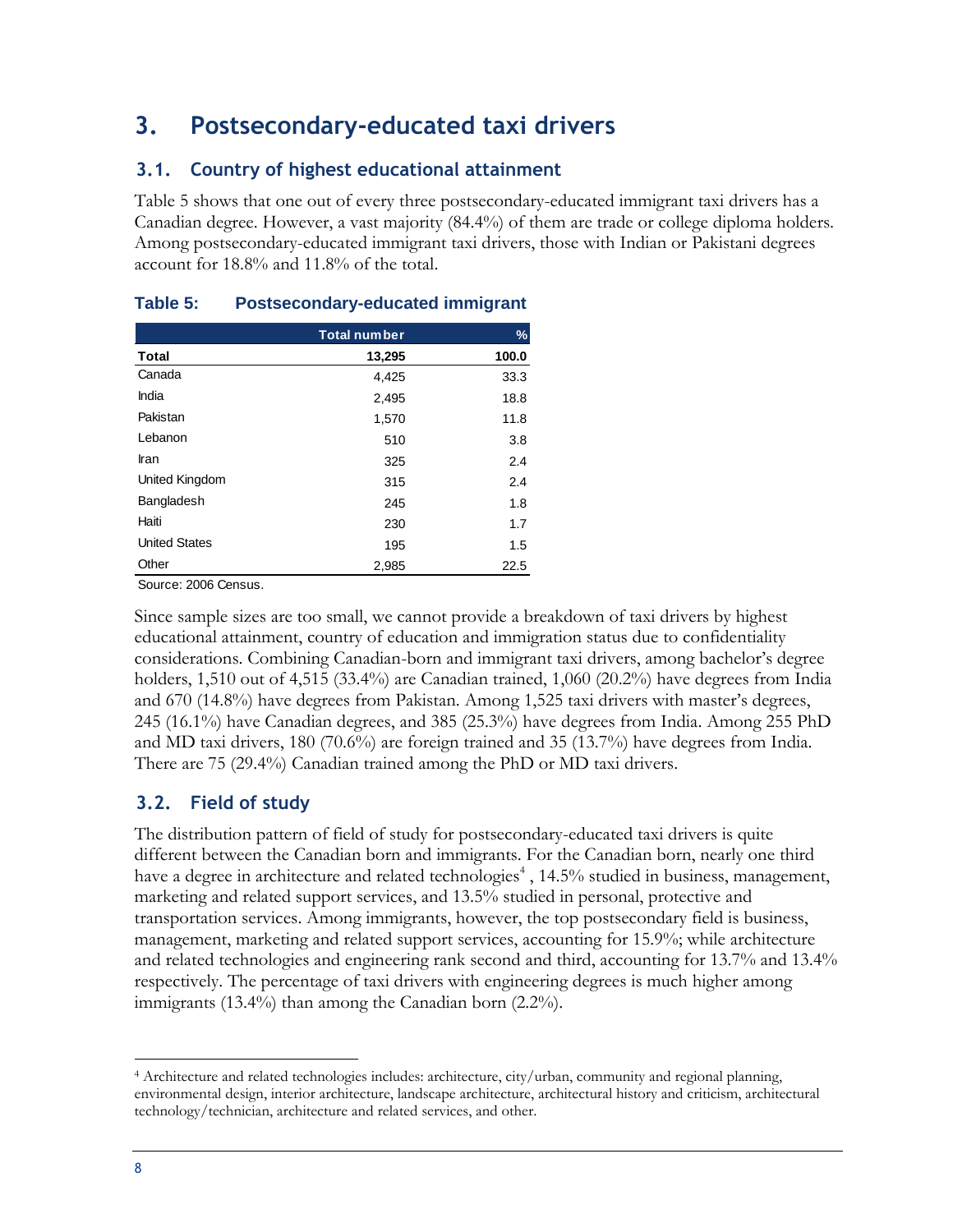Among immigrant taxi drivers, field of study also differs substantially by landing cohort. Among established immigrants, the percentage of those with degrees in architecture and related technologies is the highest (16.7%) – still lower than that of the Canadian born (28.1%), but much higher than that of recent (8.0%) and very recent immigrants (5.4%). However, the percentage of taxi drivers with degrees in engineering is much higher among recent (17.6%) and very recent immigrants (20.2%) than among established immigrants (11.0%). This higher percentage of engineering degree holders among later arrivals is likely related to the much higher percentage of holders of engineering degrees among later arrivals rather than to increasing difficulties of engineering graduates in finding work in their fields compared to graduates from other fields<sup>5</sup>.

|                                             |        | <b>Total in Canadian</b> |                   | <b>Established</b> | <b>Recent</b> | <b>Very recent</b> |
|---------------------------------------------|--------|--------------------------|-------------------|--------------------|---------------|--------------------|
| <b>Field of study</b>                       | Canada | <b>Born</b>              | <b>Immigrants</b> | <b>immigrants</b>  | immigrants    | immigrants         |
| Total                                       | 22,100 | 8,805                    | 13,295            | 9,170              | 2,445         | 1,680              |
| Architecture and related technologies       | 19.4   | 28.1                     | 13.7              | 16.7               | 8.0           | 5.4                |
| Business, management, marketing and         | 15.4   | 14.5                     | 15.9              | 15.1               | 17.8          | 18.2               |
| Personal, protective and transportation     | 9.0    | 13.5                     | 6.1               | 7.3                | 3.5           | 3.9                |
| Engineering                                 | 8.9    | 2.2                      | 13.4              | 11.0               | 17.6          | 20.2               |
| Engineering technologies and technicians    | 8.1    | 6.9                      | 8.9               | 10.4               | 6.7           | 3.6                |
| <b>Humanities</b>                           | 7.5    | 4.8                      | 9.3               | 8.6                | 10.2          | 11.6               |
| Social sciences                             | 5.2    | 3.2                      | 6.4               | 5.8                | 7.8           | 8.0                |
| Health profession                           | 4.8    | 6.4                      | 3.6               | 3.4                | 4.3           | 4.2                |
| Mathematics and computer science,           |        |                          |                   |                    |               |                    |
| Information science and supportive service  |        |                          |                   |                    |               |                    |
| and system science and theory               | 4.6    | 3.6                      | 5.3               | 5.2                | 5.7           | 5.4                |
| Behavioural sciences and law                | 3.4    | 3.8                      | 3.2               | 2.8                | 2.7           | 5.7                |
| Education                                   | 3.1    | 3.7                      | 2.7               | 2.6                | 3.7           | 2.1                |
| Visual and performing art, and              |        |                          |                   |                    | X             | $\mathsf{F}$       |
| Communications technologies                 | 3.0    | 4.2                      | 2.1               | 2.7                |               |                    |
| Physical and life sciences and technologies | 3.0    | 1.6                      | 3.9               | 3.7                | 5.1           | 3.0                |
| Agriculture, natural resources and          |        |                          |                   |                    |               |                    |
| Conservation                                | 2.4    | 1.4                      | 3.1               | 2.7                | 3.5           | 5.1                |
| Mathematics and statistics                  | 0.8    | F                        | X                 | X                  | X             | χ                  |
| Parks, recreation, leisure and fitness      | 0.7    | 0.7                      | 0.8               | 0.7                | X             | F                  |
| Public administration                       | 0.6    | 1.2                      | 0.2               | X                  | F             | F                  |
| Library science                             | 0.1    | F                        | F                 | F                  | F             | F                  |

#### **Table 6: Postsecondary-educated taxi drivers by field of study<sup>6</sup>**

F: Too unreliable to be released.

x: Suppressed for confidentiality.

Source: 2006 Census.

 $\overline{a}$ 

<sup>5</sup> The 2006 Census show that among postsecondary educated immigrants aged 25-64, those with engineering degrees increased from 8% for established immigrants to 18% and 20% for recent and very recent immigrants. <sup>6</sup> Fields of study in this table are grouped mainly based on 13 primary groups based on the Classification of Instructional Programs, Canada 2000, but some of the very broad primary groups are further divided based on the 41 two-digit "series" in CIP 2000. For more information on CIP 2000, please see 2006 Census Dictionary [www12.statcan.ca/census-recensement/2006/ref/dict/pop064a-eng.cfm.](www12.statcan.ca/census-recensement/2006/ref/dict/pop064a-eng.cfm)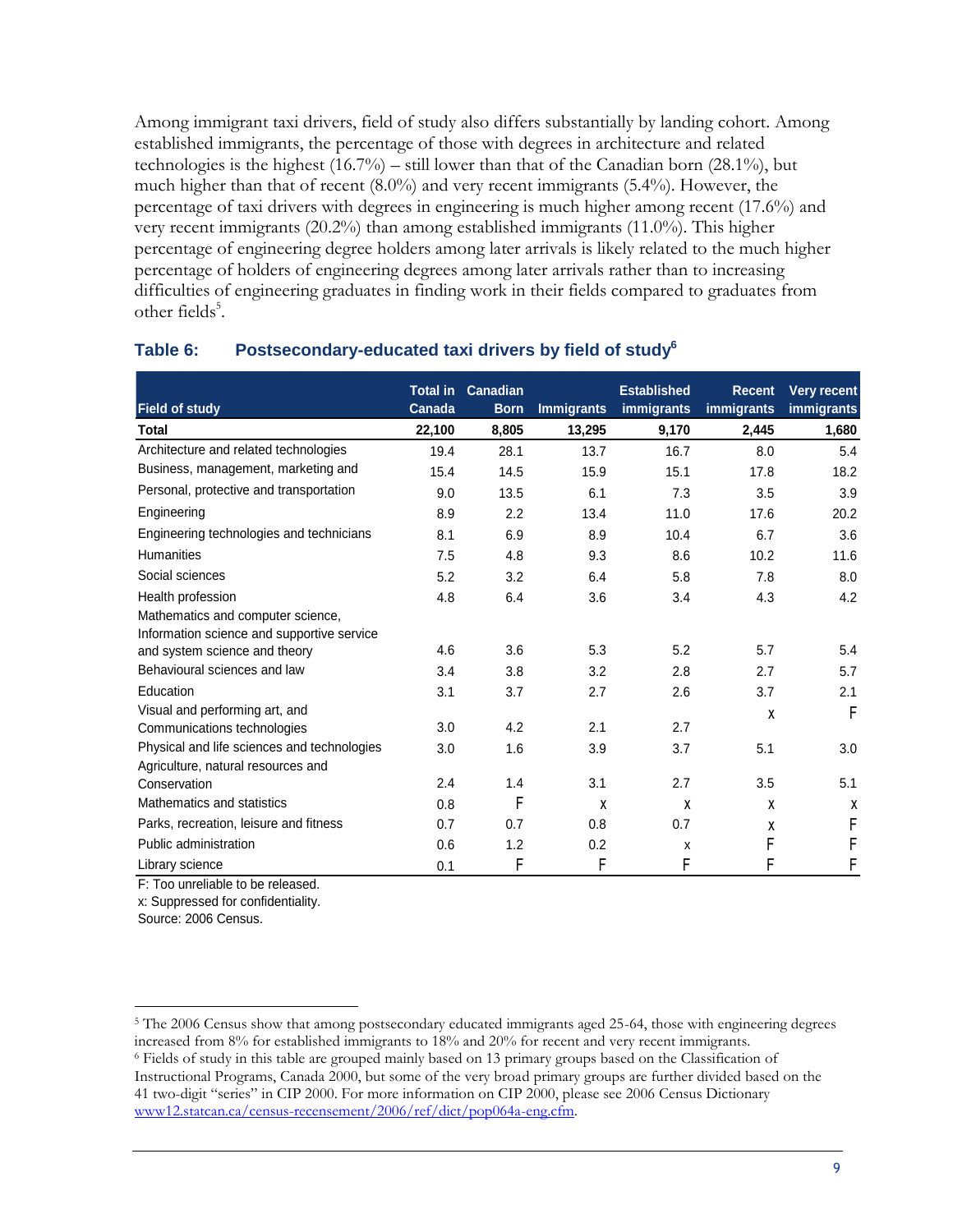# <span id="page-13-0"></span>**4. CMA profile**

[Table 7](#page-13-1) shows that among seven of the eight selected Canadian CMAs, Hamilton being the exception, immigrants account for at least 60% of all taxi drivers. In Toronto and Vancouver, more than 80% of taxi drivers are immigrants. Outside of these eight CMAs, immigrant taxi drivers only account for a small share of taxi drivers (17.5%). In most CMAs, a vast majority of taxi drivers are established immigrants, but in Calgary, which is a popular destination of new immigrants in recent years, immigrant taxi drivers who arrived after 1995 account for a much larger percentage (43.9%) than in the main immigrant receiving CMAs, Toronto (28.3%) and Montreal (16.3%).

| <b>Total in Canada</b> |                 |                   |                    | <b>Total Immigrants</b> |             |  |  |
|------------------------|-----------------|-------------------|--------------------|-------------------------|-------------|--|--|
|                        |                 |                   | <b>Established</b> | <b>Recent</b>           | Very recent |  |  |
| <b>Total</b>           | <b>Canadian</b> | <b>Immigrants</b> | immigrants         | immigrants              | immigrants  |  |  |
| <b>Number</b>          | born $(\%)$     | (%)               | (%)                | (%)                     | (%)         |  |  |
| 50,110                 | 49.9            | 50.1              | 73                 | 15.9                    | 10.7        |  |  |
| 7,185                  | 40.4            | 59.6              | 83.9               | 9.5                     | 6.8         |  |  |
| 2,010                  | 36.8            | 63.2              | 82.3               | 9.1                     | 8.3         |  |  |
| 11.265                 | 17.6            | 82.5              | 71.7               | 16.8                    | 11.5        |  |  |
| 1,115                  | 53.4            | 46.6              | 66.3               | 22.1                    | 11.5        |  |  |
| 1,070                  | 37.4            | 62.6              | 68.7               | 16.4                    | 14.9        |  |  |
| 2,105                  | 32.1            | 67.9              | 56.3               | 25.8                    | 18.1        |  |  |
| 2,120                  | 35.6            | 64.4              | 74.7               | 16.5                    | 8.8         |  |  |
| 3,530                  | 19.3            | 80.7              | 70.2               | 18.6                    | 11.4        |  |  |
|                        |                 |                   |                    |                         |             |  |  |
| 19,705                 | 82.5            | 17.5              | 73.2               | 16.1                    | 10.9        |  |  |
|                        |                 |                   |                    |                         |             |  |  |

#### <span id="page-13-1"></span>**Table 7: Taxi drivers by immigration status and by landing cohort for selected CMAs**

The concentration of immigrants from different source countries in the taxi driving occupation varies among CMAs. In Montreal, a majority of immigrant taxi drivers are from countries where French is widely spoken. For example, one third of immigrant taxi drivers in Montreal were born in Haiti, 18.7% and 5.6% were born in Lebanon and Algeria, respectively.

In Vancouver, immigrants from India are the predominant force in the taxi driving occupation. Taxi drivers born in India contribute 63.3% of immigrant taxi drivers and 51.1% of all taxi drivers in the CMA. The situation in Winnipeg is similar to Vancouver. Taxi drivers who were born in India account for 73.9% of immigrant taxi drivers and 46.3% of all taxi drivers in the CMA.

In Calgary, Toronto and Hamilton, India is also the top source country of immigrant taxi drivers, but the percentages are much lower. Immigrants from Pakistan also contribute a significant portion. Taxi drivers from these two countries together account for 64.3%, 44.8% and 39.5% of the immigrant taxi drivers in these three CMAs respectively, or 43.7%, 37.0% and 18.4% of all taxi drivers.

In Ottawa-Gatineau, the top source country of immigrant taxi drivers is different from the aforementioned CMAs. Immigrants born in Lebanon contribute the most, accounting for 33.1% of the immigrant taxi drivers; immigrants born in India, Iran and Ethiopia rank second, third and fourth, accounting for 13.4%, 5.5% and 4.7% respectively.